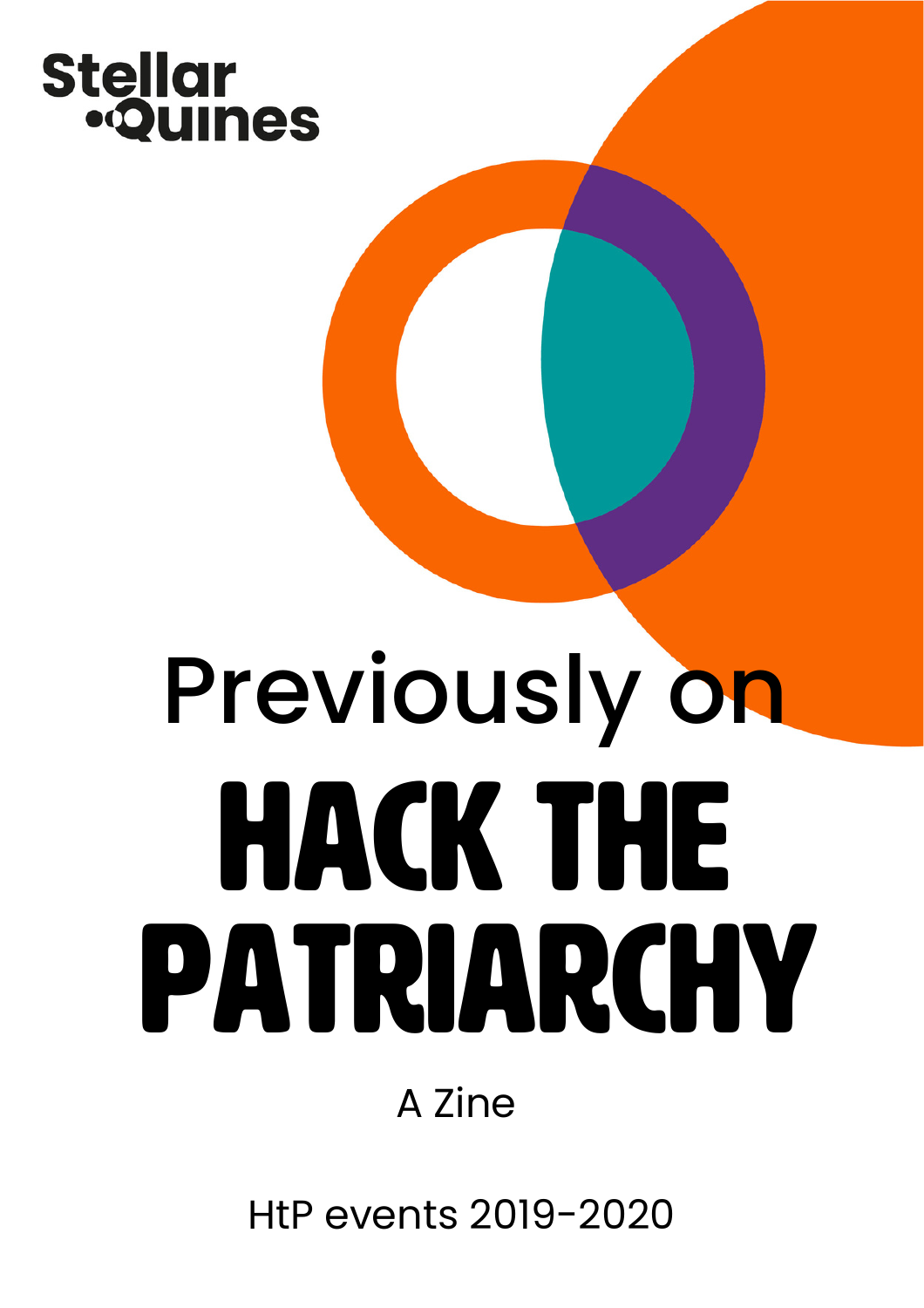

Welcome,

 Hack the Patriarchy is a series of events that aim to create more meaningful conversations around gender inequality in Scottish theatre. This zine gives brief notes on the first three events that took place in 2019- 2020 and also includes some of the workshops activities. Maybe you want to try them yourself at home? The sessions were designed to share experiences, discuss potential action and understand the collective power of those seeking to create change.

 This project came from my own often frustration with industry events, mostly in the form of panel discussions, that felt like they were tokenistic and made no attempt to change things. HtP doesn't have a planned outcome, but I hope it will connect people and create opportunities for folks to organise around these topics in a more meaningful way.

 This zine captures some of what went on in the first three events but its not a full or accurate record. Hopefully if gives you a bit of context as I pass the baton for HtP to facilitator Julia Taudevin and we pick up the conversation again.

Thanks for reading

 Artistic Director and CEO Caitlin Stellar Quines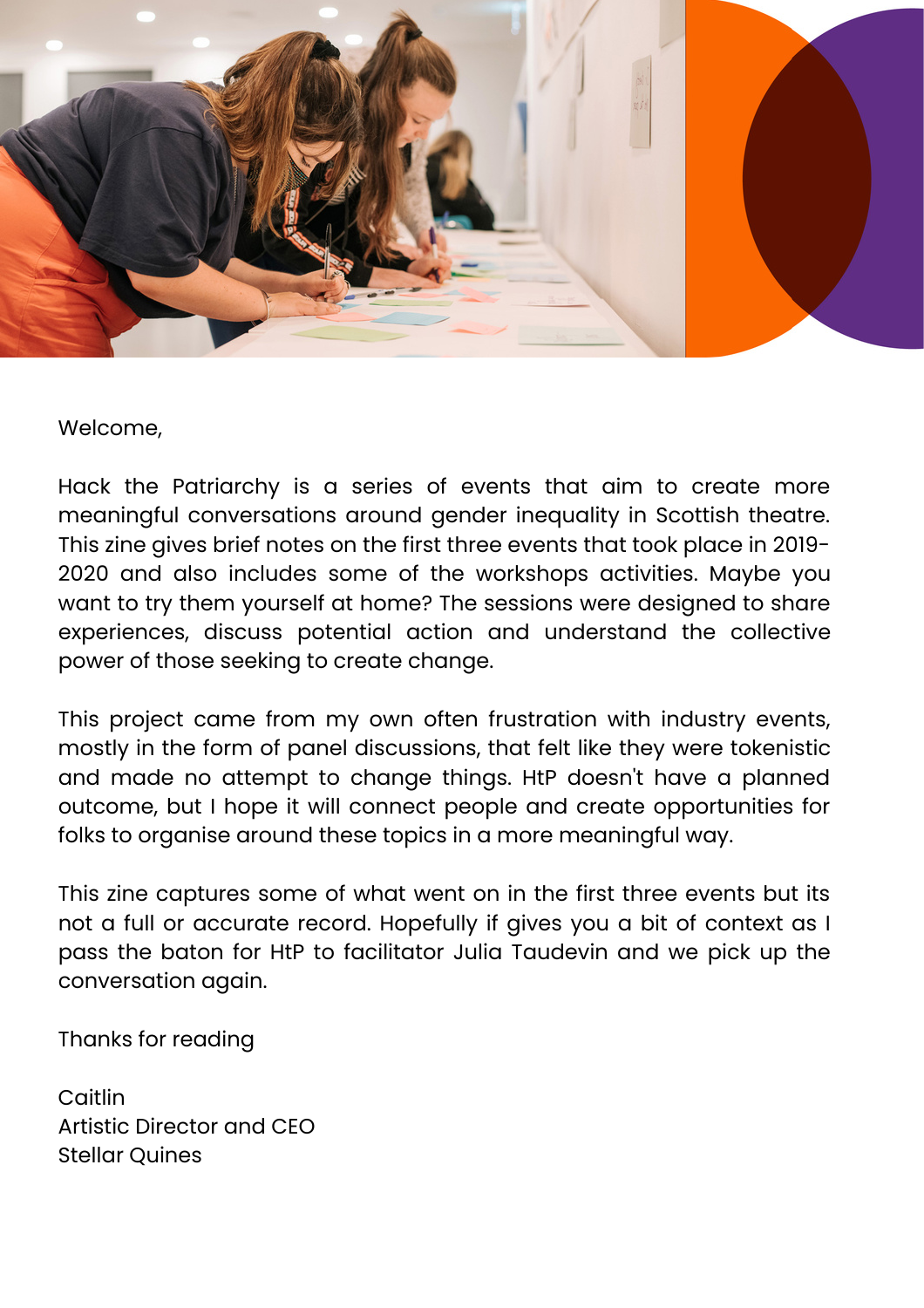# htp 1 - open space July 201<mark>9 - supporte</mark>d by NTS

 This was an open space session where participants called sessions based on their own questions.

 Because it was our first event we didn't have a great note taking thing happening yet-sorry. But here is some of what was explored.

#### **TOPICS EXPLORED**

#### WHAT IS THE MOST RADICAL ACT NEEDED TOWARDS PROGRESS/ ACCELERATED PROGRESS?

HOW DO I GET PAID MORE AND CONSISTENTLY?

 HOW DO WE CALL OUT / IDENTIFY UNCONSCIOUS BIAS & ENABLING OF PATRIARCHY IN OURSELVES & OTHERS?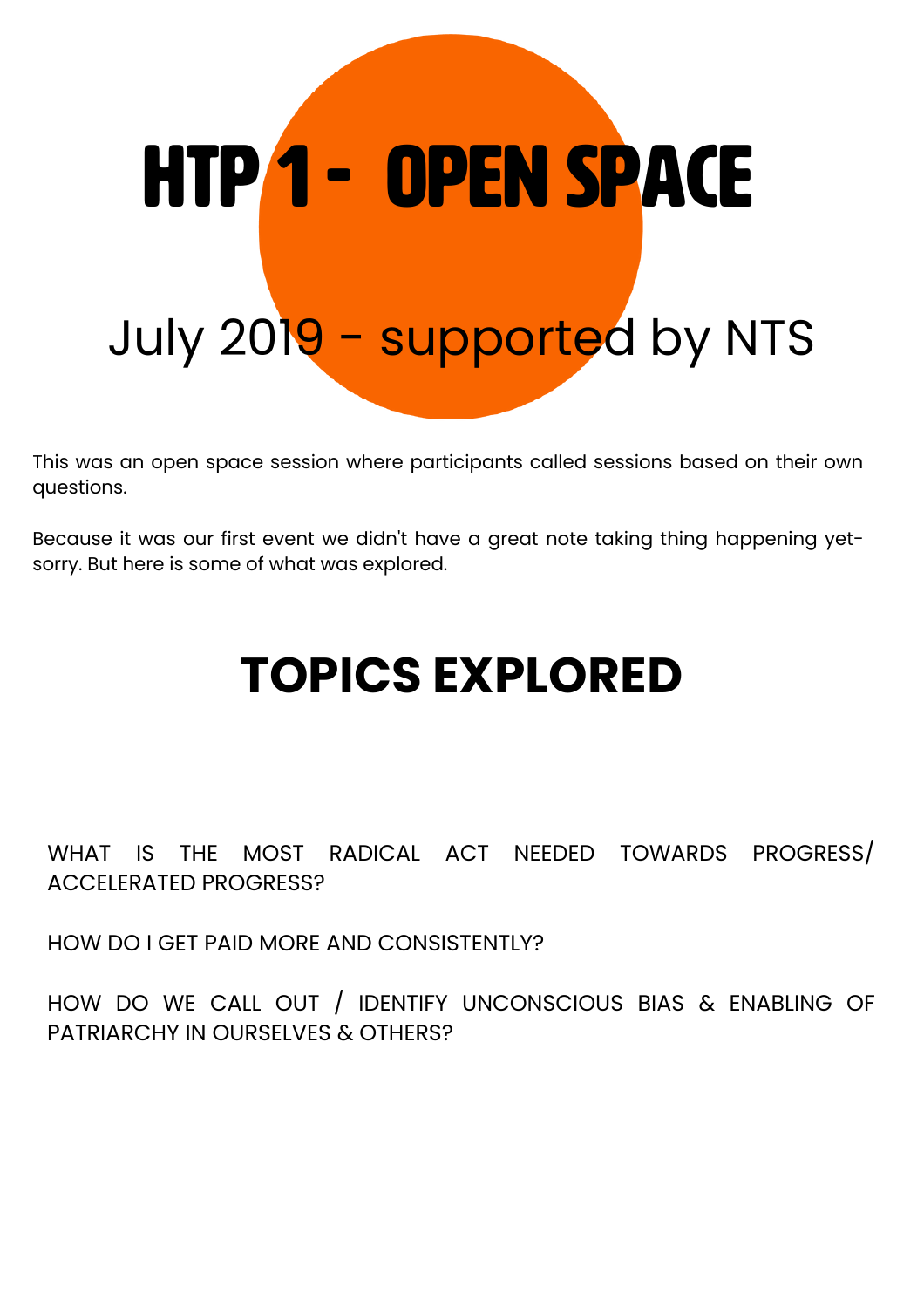

## WHAT IS THE MOST RADICAL ACT NEEDED TOWARDS PROGRESS/ ACCELERATED PROGRESS?

Using your privilege to speak for those who cannot yet ask themselves

Taking aggression out of communication as it is not the only power: use confidence

Check your frailty, your privilege, your needs and politics.

On being called out to listen and knowing you must do the work to change it – to see: it is about (equitable) labour

Keep on, keep on, hold ground, gather numbers

Keep changing the language, keep the fire burning

Unconscious bias, systems

What is radical when it's 'trending'?

Beyond the 'me' privilege

Not going away, holding the ground on making feminist theatre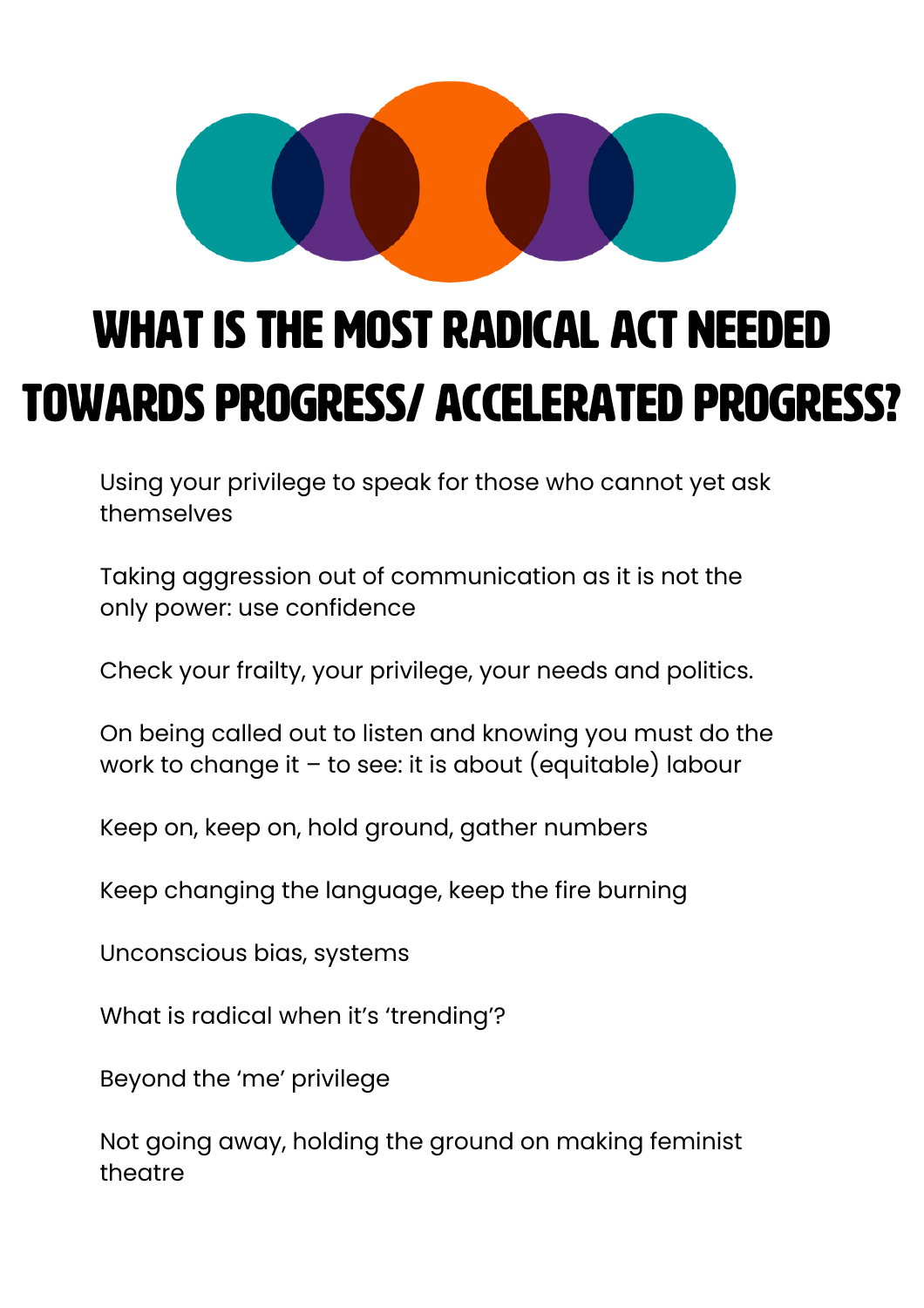Calling out publicly multiple-index discrimination

 Acknowledging that through redistribution of wealth based on merit can no longer be binary (infrastructure)

 I know I can survive multiple forces majeures and through that can let go of being institutionalised and be true to my radical values

Give thanks to those who held the door open for me

Becoming a board member whilst still being an artist

Negotiation: asking for what I need contractually

Power: acknowledgement of self as a gatekeeper

Body as Power: giving up saying sorry and saying thank you

 Power: setting up a theatre company stating in its constitution for 50:50 gender balance

 Values: being clear of mind to say what I thought to powerful gatekeepers

Legacy: founding an agency for change

Educator and advocate, collaborative ideology and mindset

 Self-immolation in the car park. What / when do I stand in the face of apocalypse. Next wave of political theatre and performance – NOW.

Make female heroes; manifesting female heroes

In claiming being radical, being a 'gobby' woman

Being a strong ally of 'gobby' women (+learn + embrace stubborn)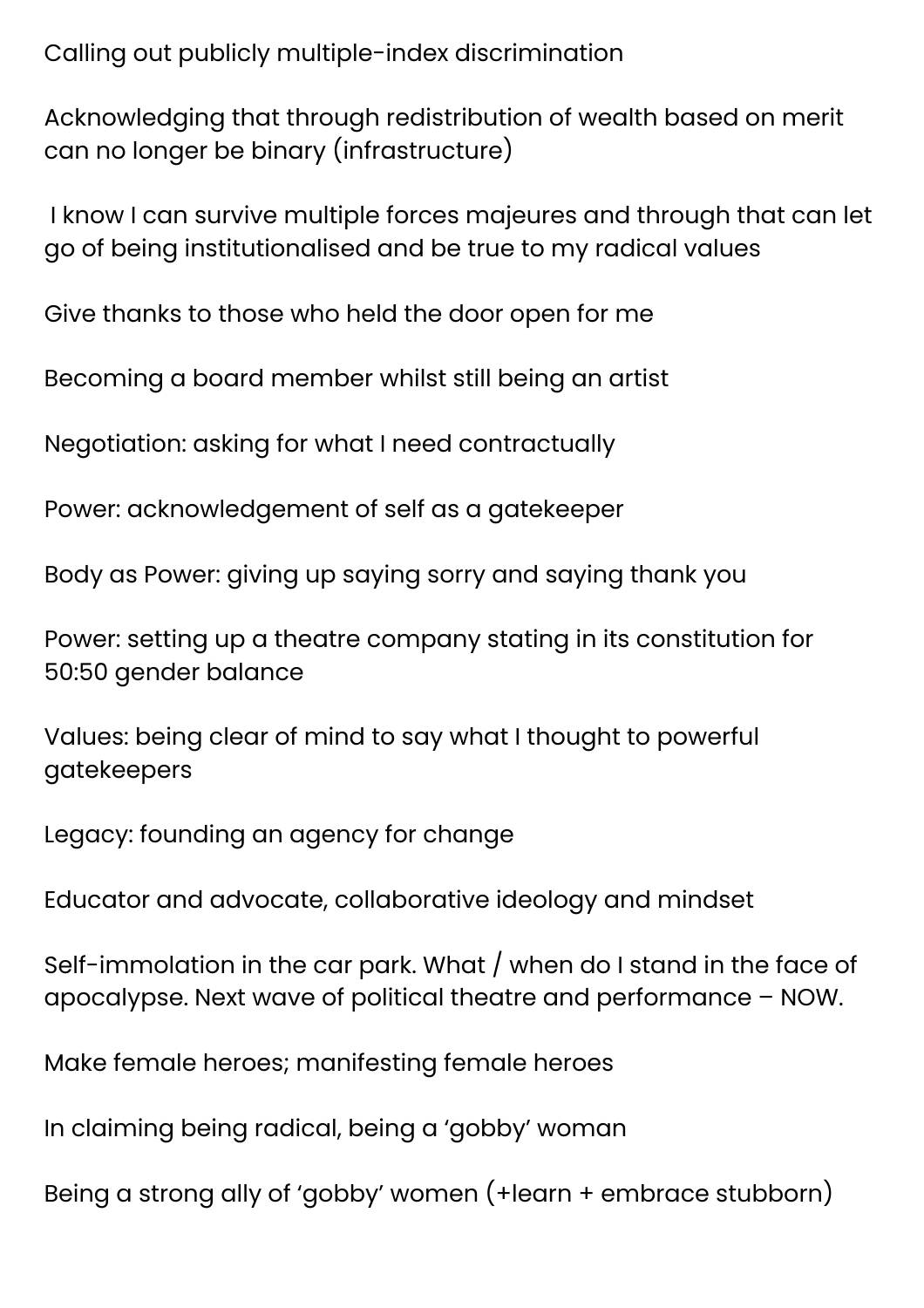

### HOW DO I GET PAID MORE AND CONSISTENTLY?

 Legislation - Unlocking power of data – publish a rate card and budget to evidence Legislation – policy / work & labour – contractual capitalism, cost centers, consequence and accountability, systematic redistribution of wealth Sectoral change of infrastructure – finacing of establish 'soloists' (?) – radical change – CS Leave the industry!

 Example: each human today holds power equitably – index of expertise, lived experience, intersectional identity / ies So… each human today will invoice the most most patriarchal fully misogynistic human for the cost of giving their (word?) for change that benefits Scotland. Approx 25 humans, day global of £500 = £12500

 One year running cost – budget The hustle: example 12 x press (word?) or similar hand/palm pressing @£500 a day - £6,000 Professional Development. Mentor / mentee 50 days @£750 - Soloist model? £37500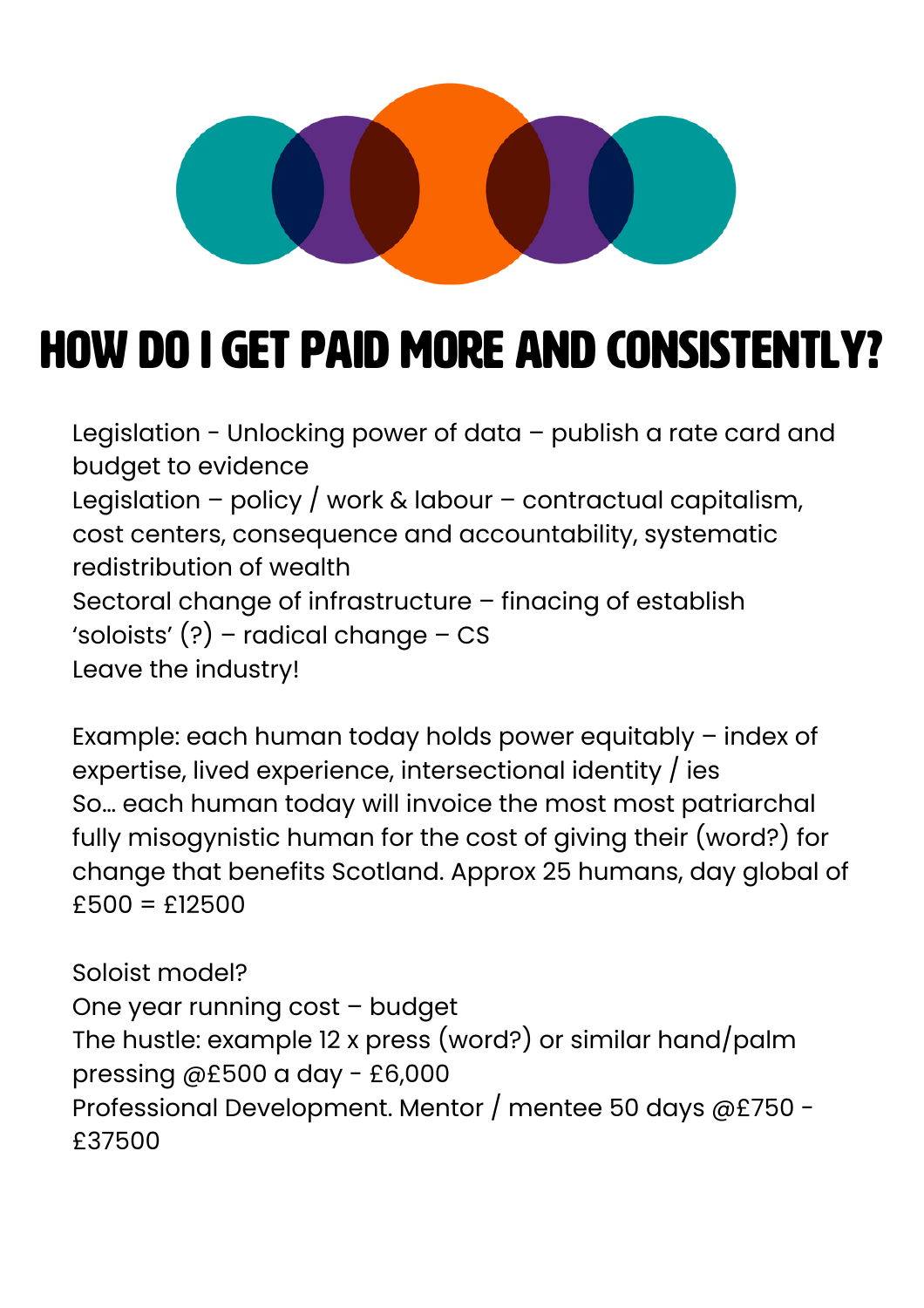Advocacy where it is private and public 200 days @ hours rate of £75 -£15000

 Prospecting global index £0,000 Budget for freelance team £30,000 Salary £45,000 £93,000 of soloist

 Pay in the sector Review the distribution of wealth Collect the data on programmes pledged but no paid Interrogate CS policy and commitment to re imagination of RFOs to evolve environment to include soloist model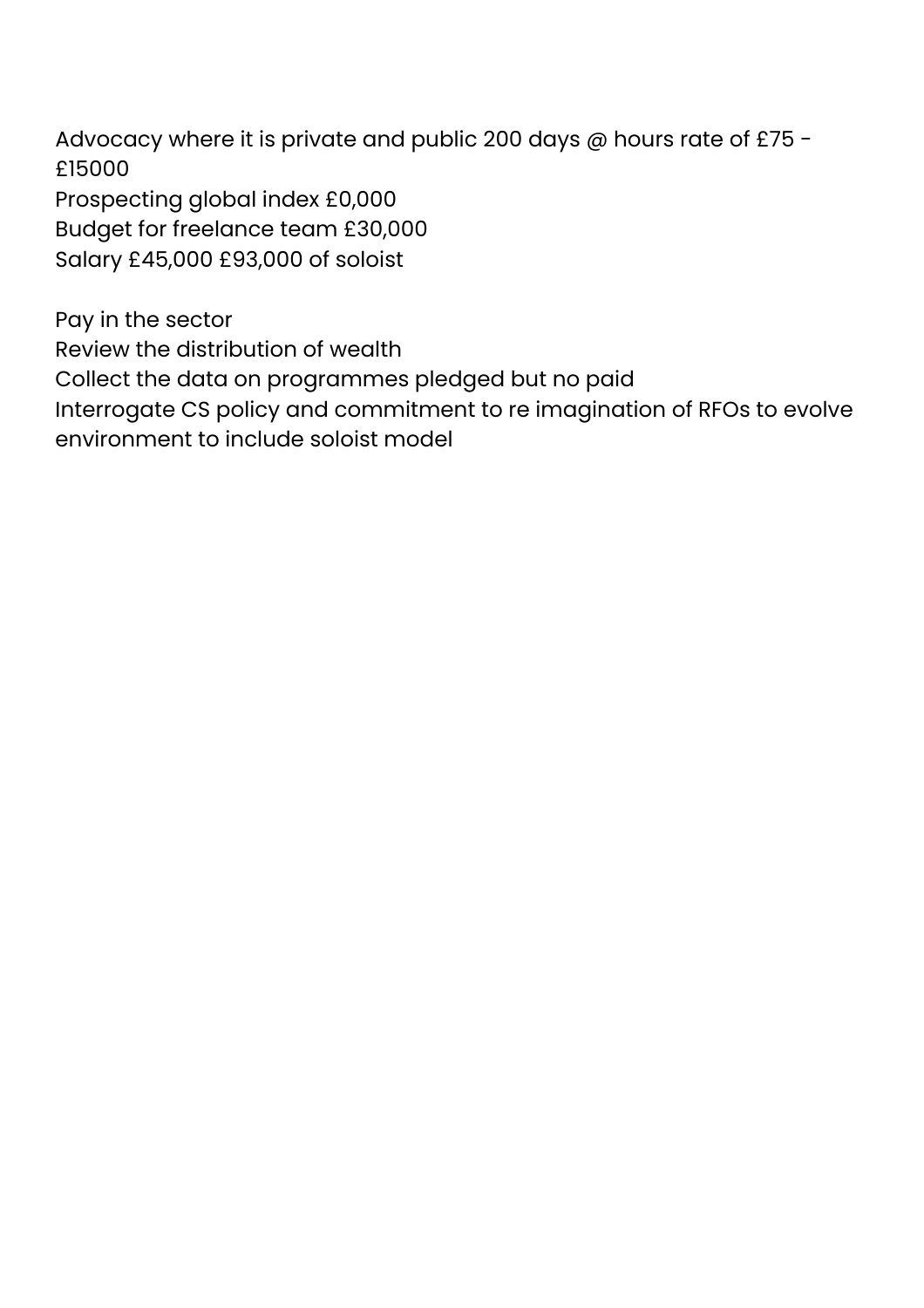

#### HOW DO WE CALL OUT / IDENTIFY UNCONSCIOUS BIAS & ENABLING OF PATRIARCHY IN OURSELVES & OTHERS?

 How do we detail the E & D stats to show artistic dev / output? Should it be UK based or just Scotland? Scotland could be sector Keeping training dynamic – transparency Then what? How do we keep companies accountable – Scrutiny of policy? Public money – CS NTS FST – certification needed for funding Accreditation time limited Reviewable but also contingent on funding Training – FST could manage – problem here, members only No public shaming / policing? Helping people in power understand the concessions needed to make a Focus on self – interrogate your process equity Fact sheet – check list Podcast – nuanced Holding boards accountable Some RFOs not taking it seriously – scrutiny of biases – smart testing existing @CS Make E&D plans of RFO transparent Lobbying CS and expecting answers Petition. Open letter Leadership – who is driving the change. Board. Chief executive A sounding board – a board of representative people – paid consultant freelancers – esp for recruitment Explicit inclusivity – especially for people in power, whether creating opportunity or a platform.leading space welcoming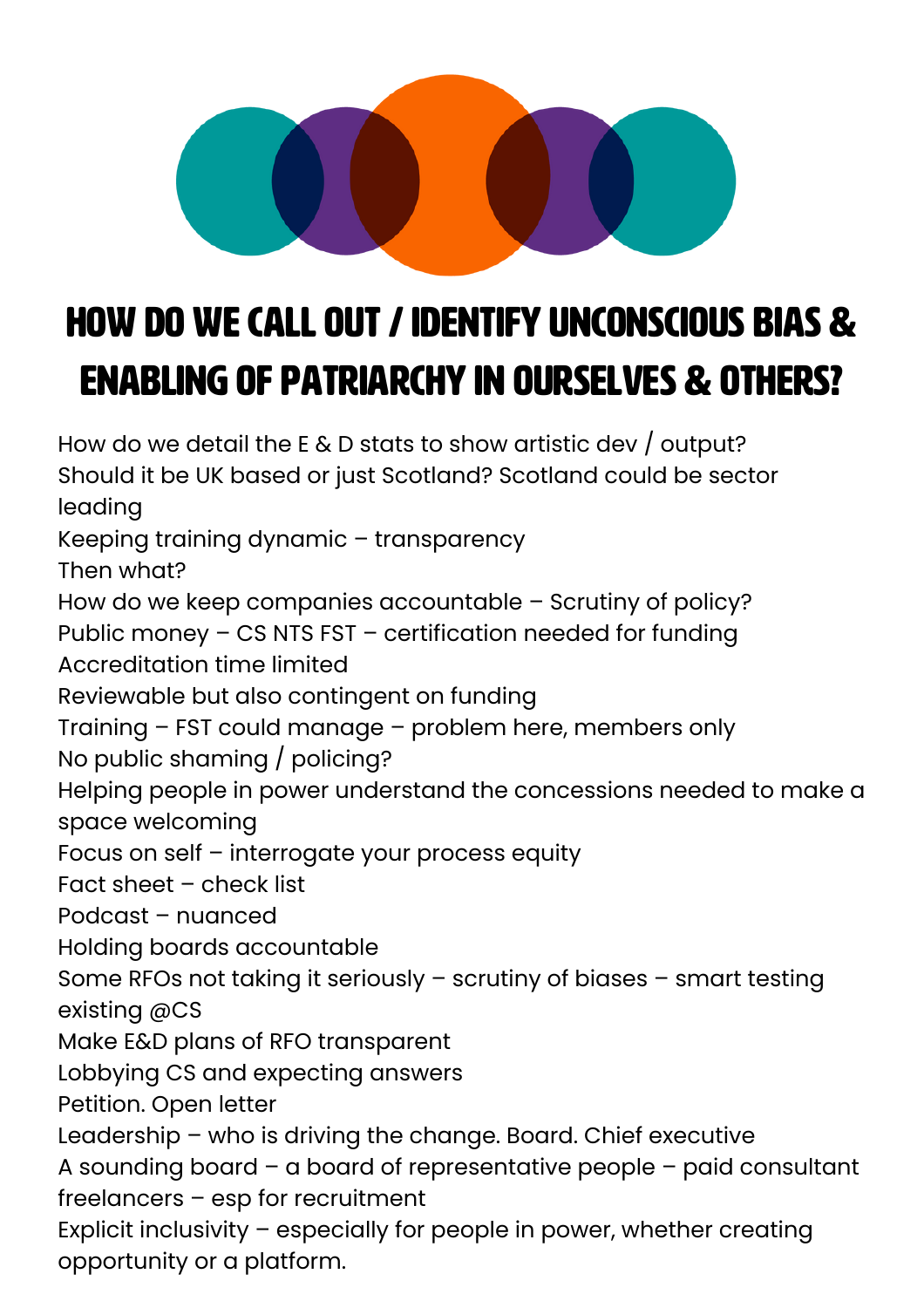# htp 2 - If you want change you need power

### September 2019-supported by NTS

 This was a workshop where participants took part in activities linked to gaining greater understanding about how they could individually and collectively create change in the sector.

#### **TOPICS EXPLORED**

 SELF REFLECTION - What is driving us to create change? How can we use this to influence others? How can we speak to the self interest of others in order to create change?

 POWER ANALYSIS - Where is the power in the theatre sector? What connections are there in the room that can get us to people in power?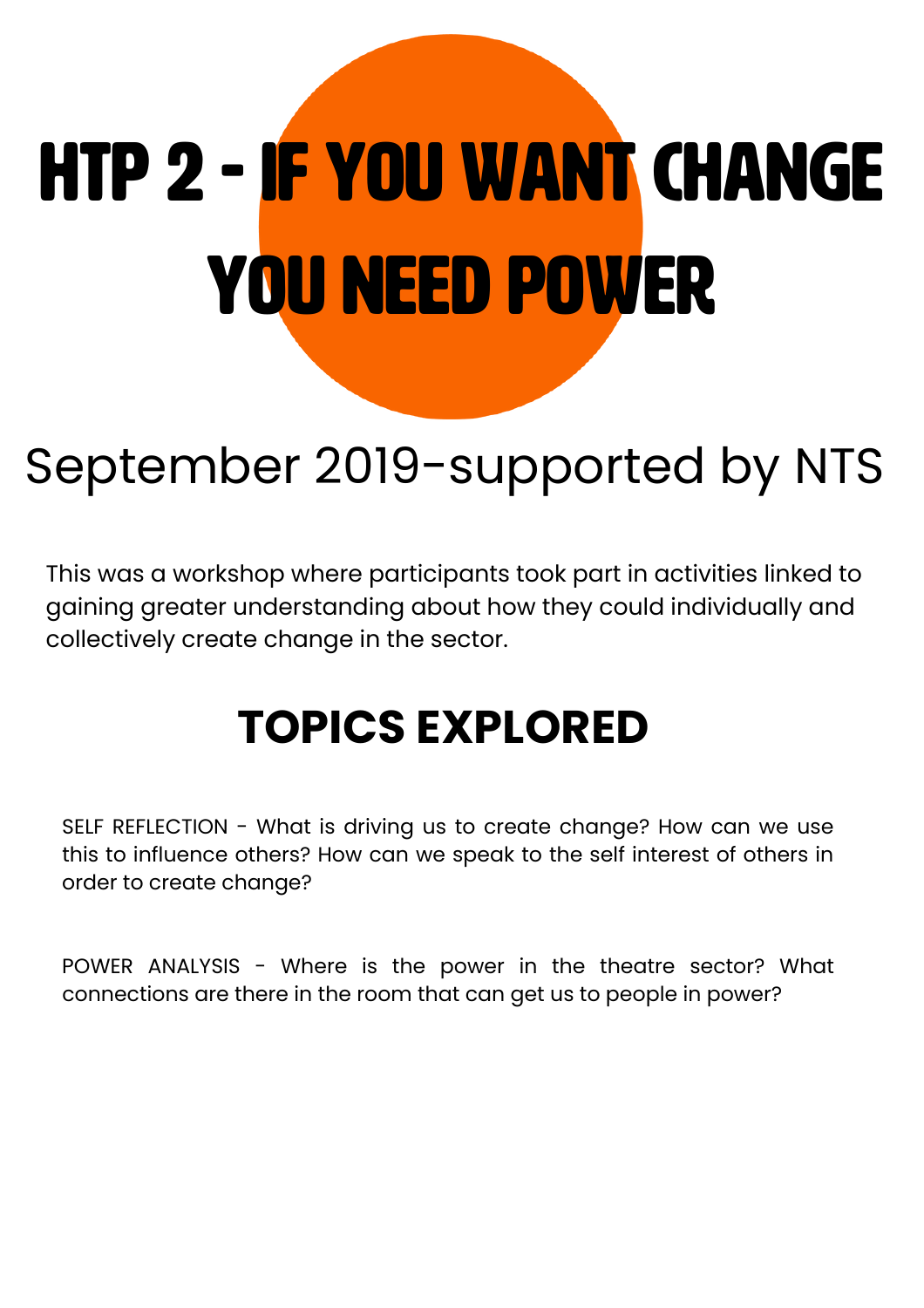

 Take a piece of paper. Draw a stick person the height of the paper. This is you. Write around the figure answering these questions:

> WHO ARE THE PEOPLE MOST IMPORTANT TO you?



Taken from 'How to Resist' by Mathew Bolton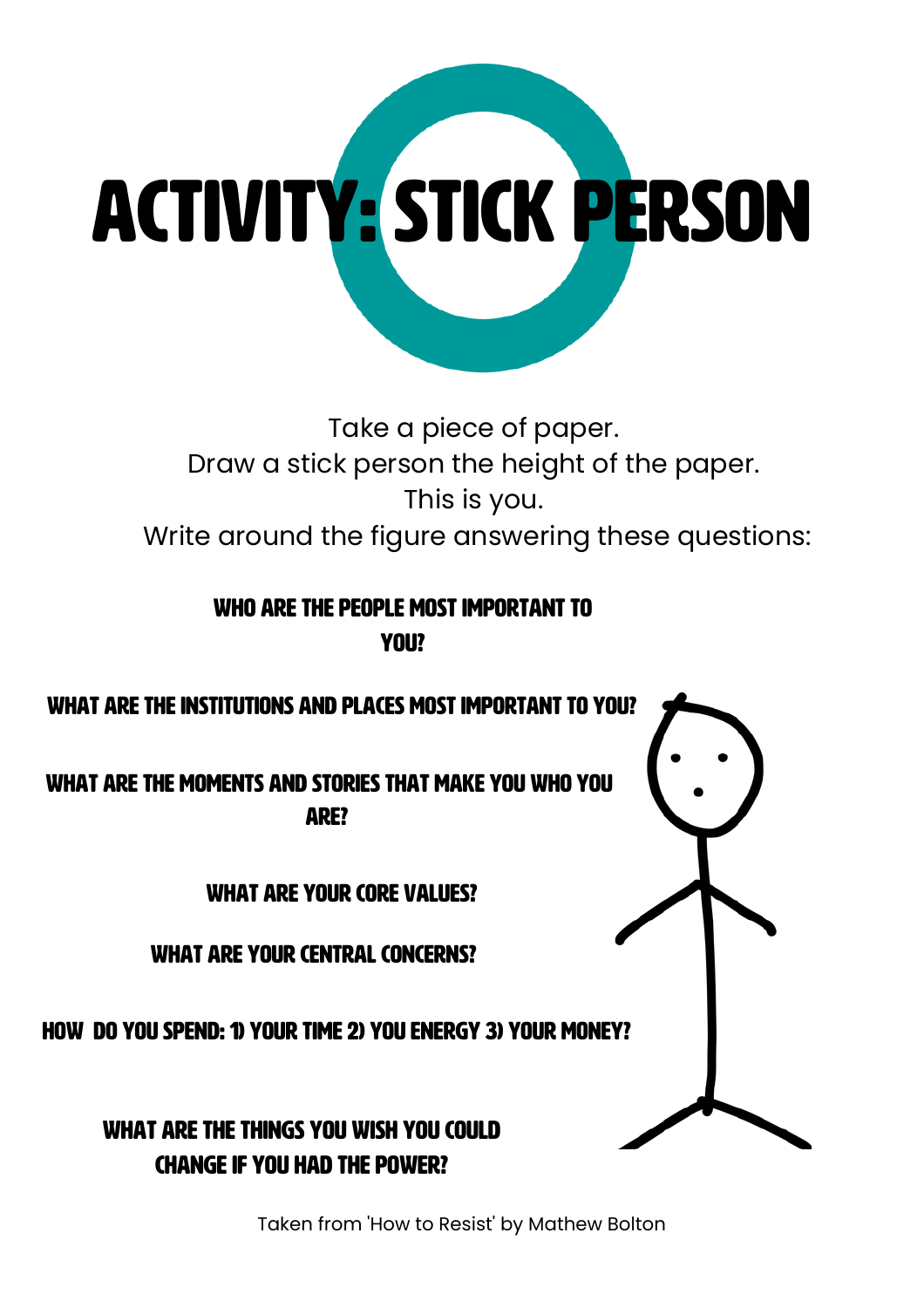# reflections from stick person activity

Below are fragments of things that came up for participants doing this activity.

#### Am I an artist or a Energy on worrying sandwich artist?

#### Might be more power out of these structures.

How do we change this life cycle?

 I want abundance. Not capitalism and It's been a long time. onstage. not scarcity of space for women

 How do we strike the balance between pursuing your own interest without pushing people out the way?

Balance with trying to get ourselves ahead and what we need for other people

 Theatre as indulgence? absolutely vital? when everything else is getting ripped apart how do I feel I deserve to have part of it.

#### Organisation supportive of woman? I would say they are supportive of the same three women.

 We are taught- please like me. Men are taught- you'll like me because I am great.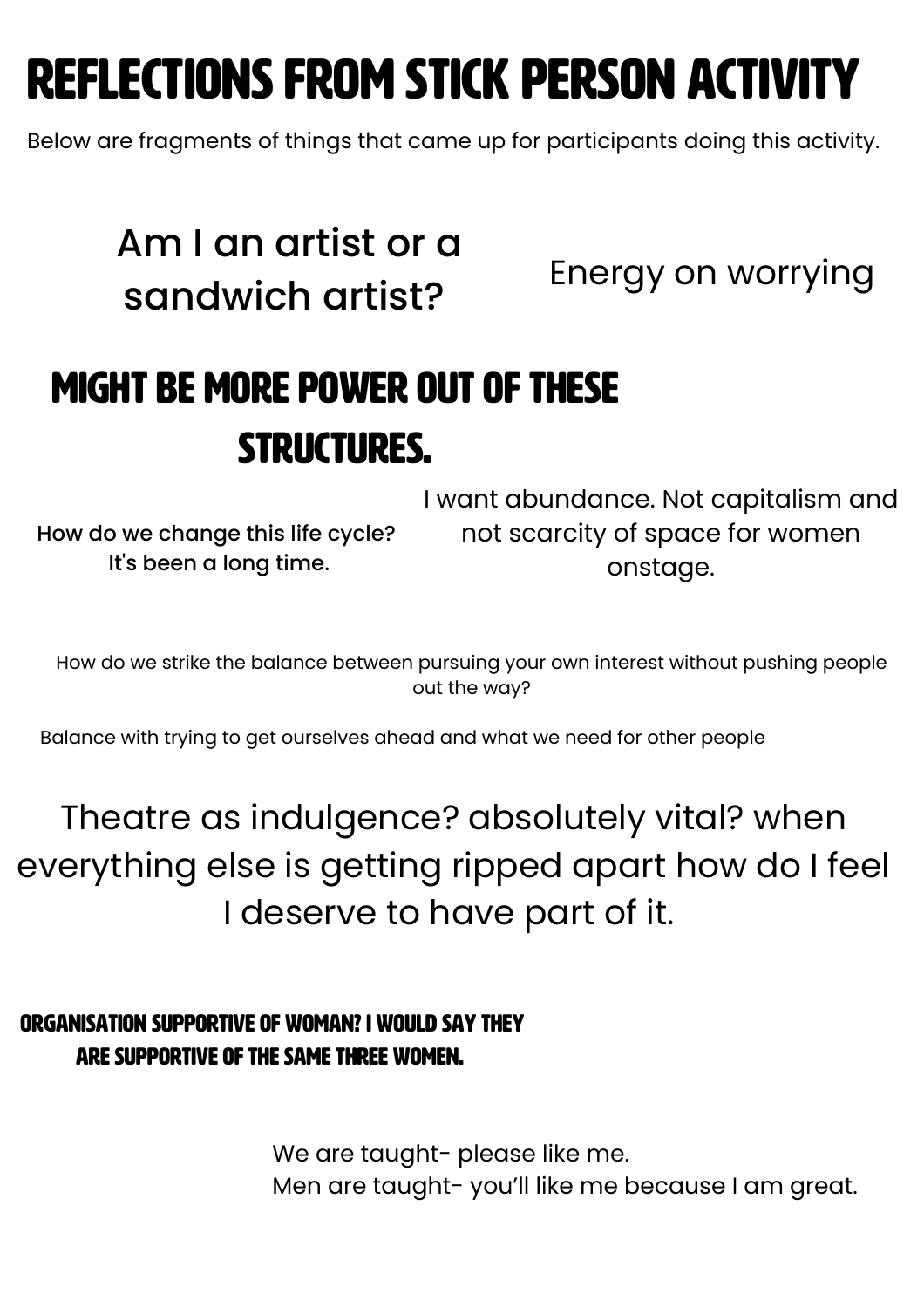# activity: power analysis

 Chose an organisation you have a connection to or an 'in' with Write down answers to these questions:

**Who are the five most important people?**

**Who controls the money?**

**Who are the leaders with the strongest relationships?**

**Which important sub-groups are there and who leads them?**

**How do decisions get made? How do they really get made?**

**Who are the most senior people accountable to?**

**Do you have formal decision making power?**

 **Do you know the people you just listed? What influence do you have with them?**

**How many people do you know? How strong are your relationships?**

 **If you wanted to change something small or big, could you do so? Who would you need on board?**

 **How can you gradually build up your influence in that setting? Who do you need to build relationships with in order to gain power?**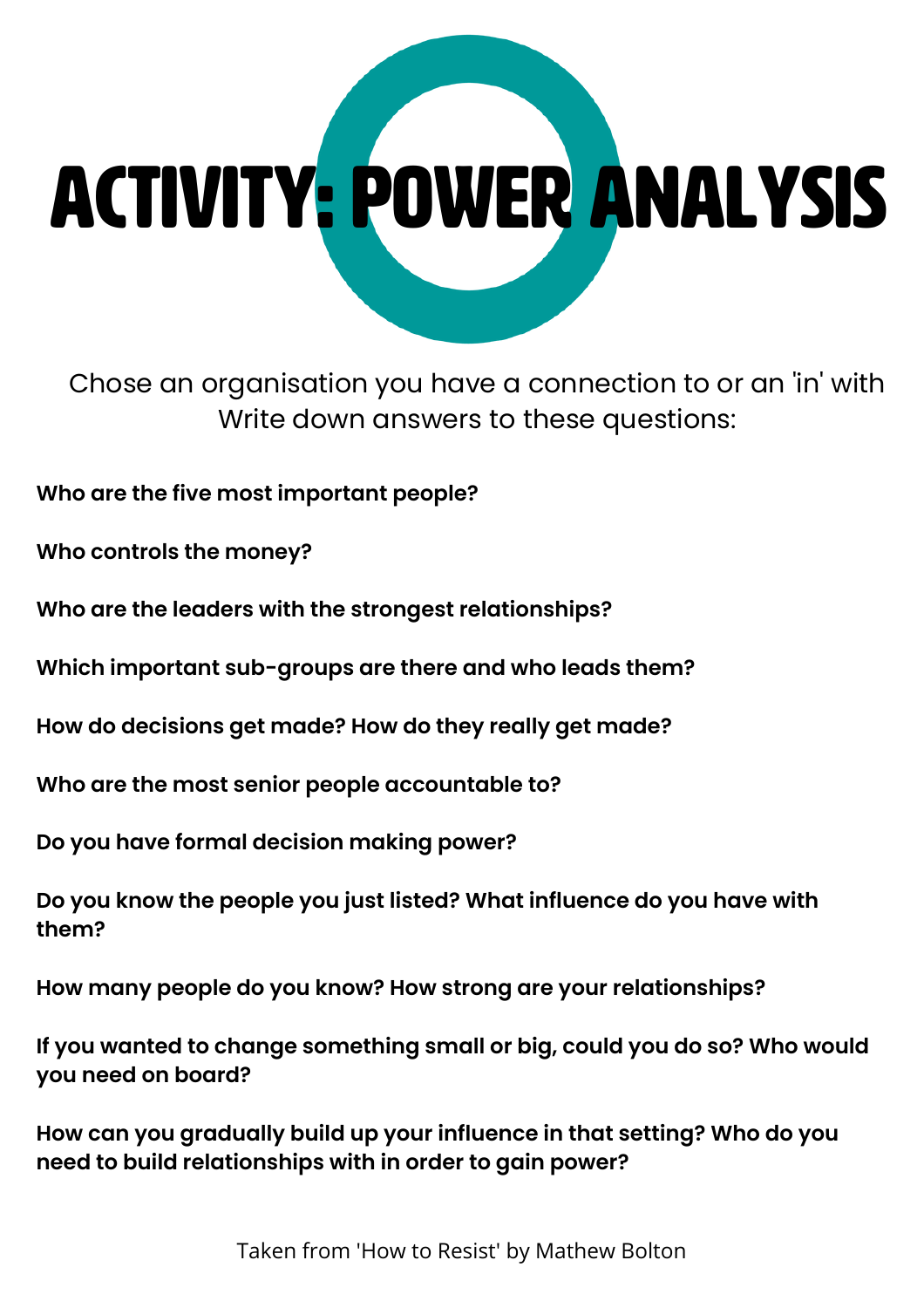# reflections from power Analysis activity

 sometimes when you have the power still hard to make the change

#### Power with small influence

 now there (org) is an organisation that can speak for you!

#### How do organisations grow influence and reach?

 Socialising, making grass roots connections can help build power.

 Not a lot of information available on how the org works.

 Change is not happening because of a lack of capacity

 Power can come from a bit lower in hiERARCHY

 Shouting about some things. Not shouting about other things.

 You have to prove you can make money for Worth putting time into the them personal relationship

# I have power from outside

 Work with the people you like and respect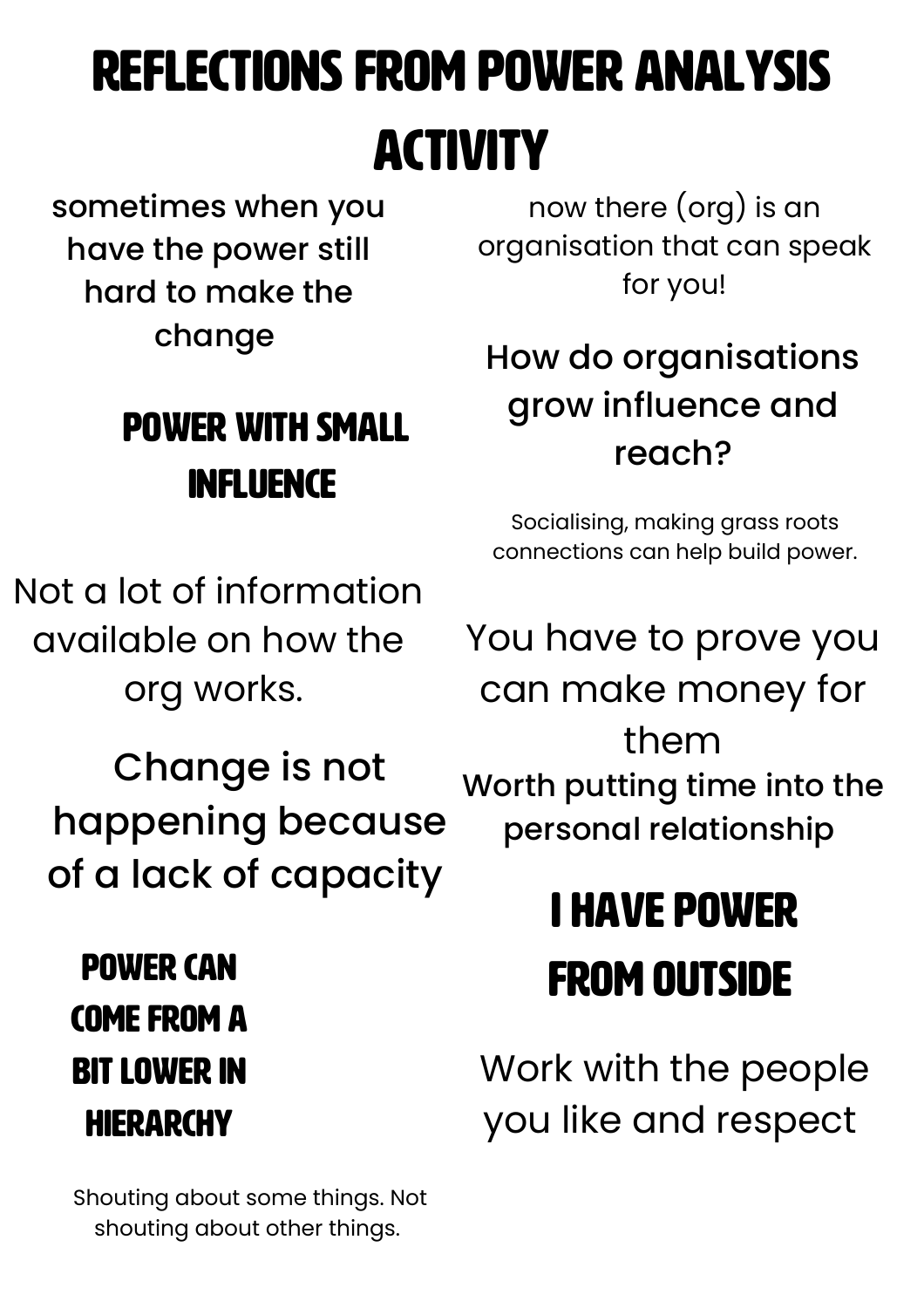# htp 3 - Strategy now!

# August 2020- Pandemic Edition

#### **TOPICS EXPLORED**

The Parent Trap: Childcare and parenting during and after COVID-19

Sexual Harassment in Scottish Theatre

 Power Plays: Identifying & dismantling power inequalities in our rehearsal rooms

What could be the new Artistic Director?

Eliminating the Training Gap

Say Hello, Wave Goodbye: Visioning post covid theatre

Dismantling the Fear: creating a safer space for speaking truth to power

#weshallnotberemoved: D/deaf and disabled performers post COVID

 'Hack The Data: what does the Playwrights' Studio Scotland's survey tell us about systemic misogyny in (theatre) culture?'

Success, deconstructing whiteness and the other benefits of Lockdown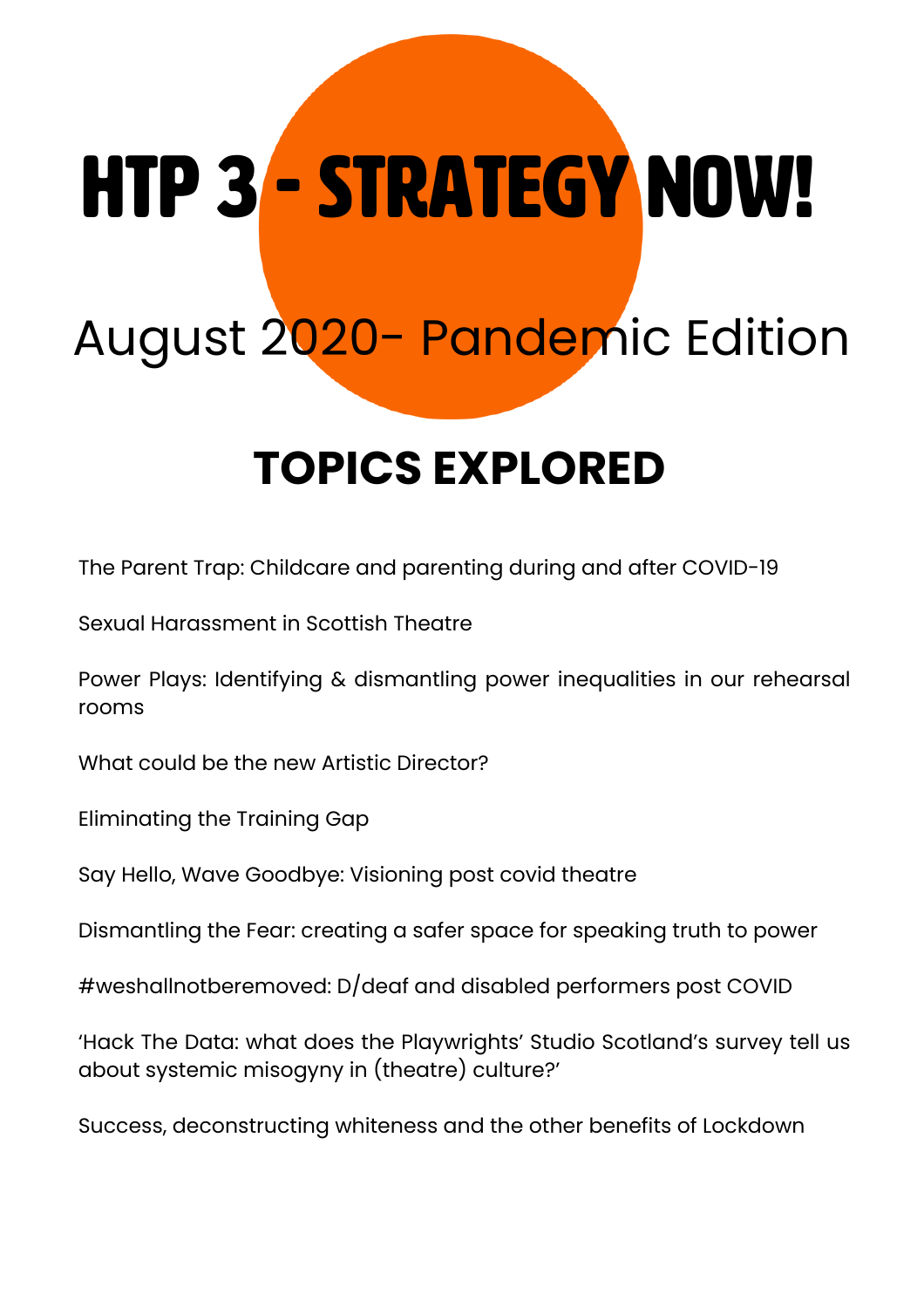

# The Parent Trap: Childcare and parenting during and after COVID-19

 This moment has forced increased recognition of the reckoning with family life, and how much has been given up for this industry and how it all balances.

 Flexible working and the working day – in comparison desk based workers have more flexible working. People should be trusted to manage their workflow.

 When get back in rooms together, hope to carry understanding of the efficiency of time better (shorter sessions that are more productive). A shorter rehearsal day is possible.

 Caring approach to company management is needed: agreed terms of working together and what is needed. Example: including on staff forms space to write caring responsibilities.

 Clearer demands needed as lots of companies are still lagging behind.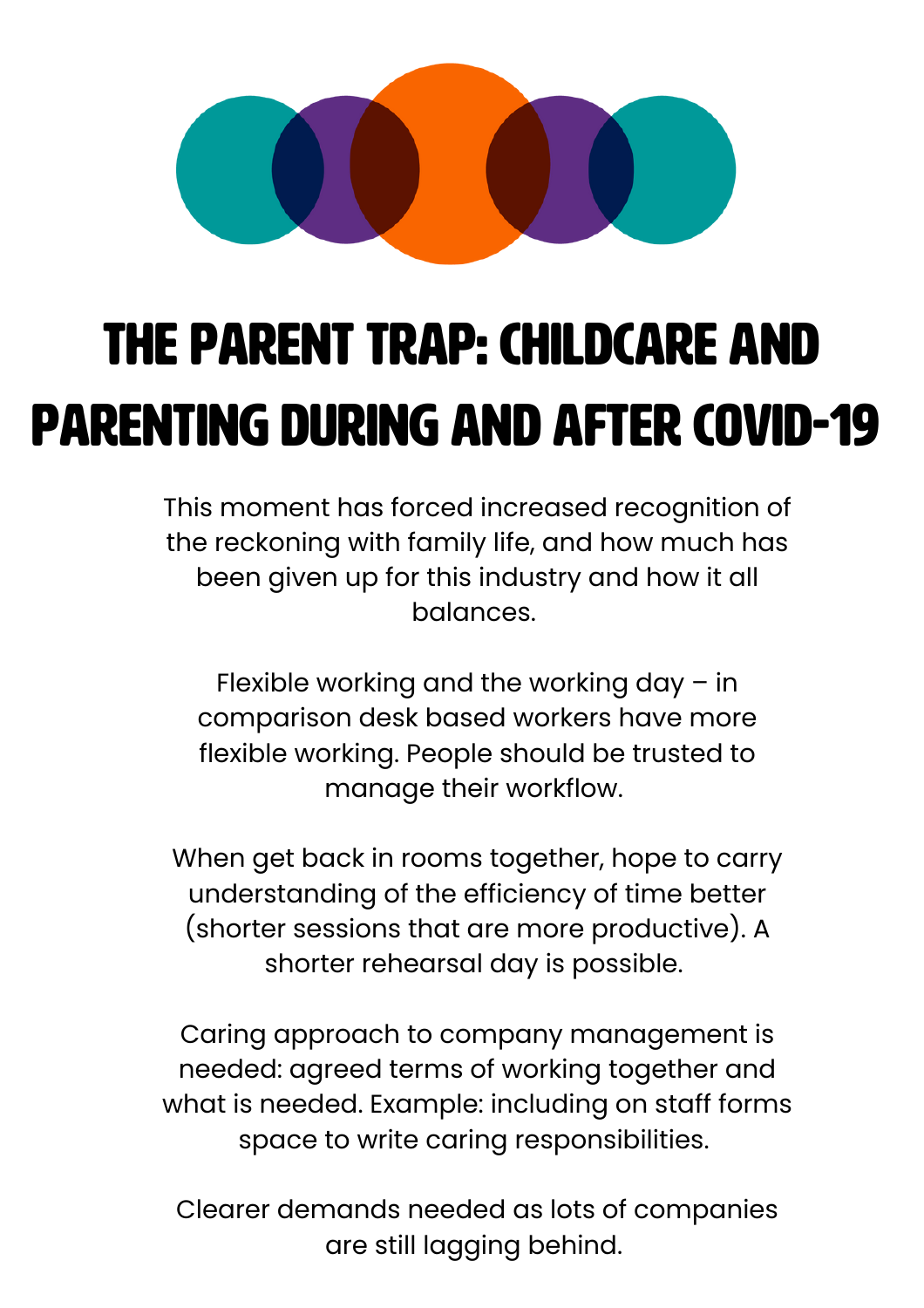

## Sexual Harassment in Scottish Theatre

 Survivors have/ are being asked to work in rooms where there are known perpetrators. How can this be solved? Examples shared of good practice.

 Structures needed to be put in place: discussions on how to rely on the criminal justice system, and when the sexual harassment is not of a criminal level the structures in place are crucial.

 More transparent processes, policies and protocols are needed. Many people and specifically freelancers don't know their rights on asking to see these upfront.

 Awareness campaign: what sexual harassment is, how to recognise it, how to get support

 Accountability: who is checking these processes are being upheld and what has been actioned.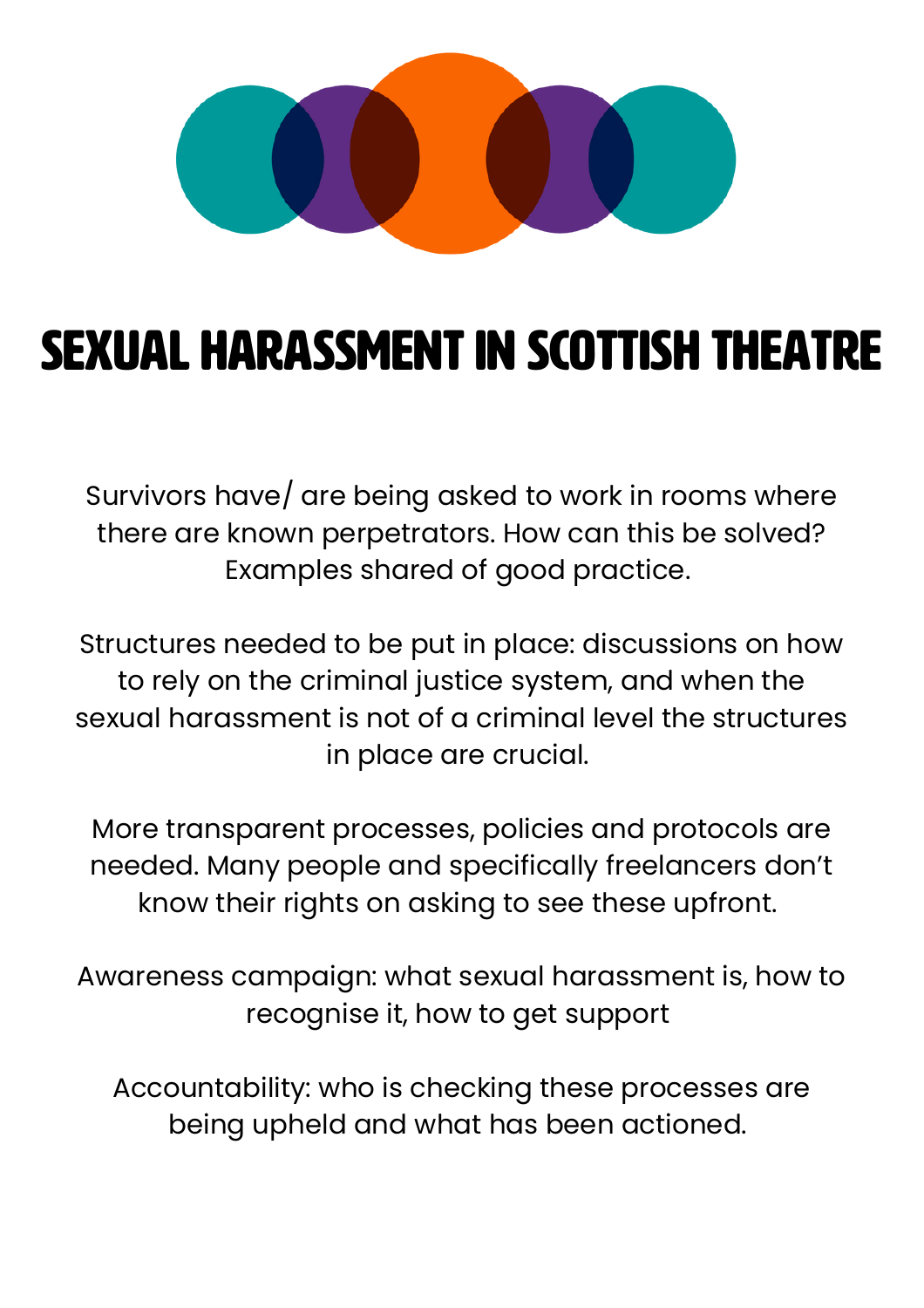

# Power Plays: Identifying & dismantling power inequalities in our rehearsal rooms

 Establish the culture you want to have in the room from the beginning: ask people how they need to be supported

 Collaborative way of working: Move away from a hierarchical approach, running a room which is more open.

 You make your own choice but being in that room: amplifying voices, and identifying those that might need your support in the room that maybe have the least agency.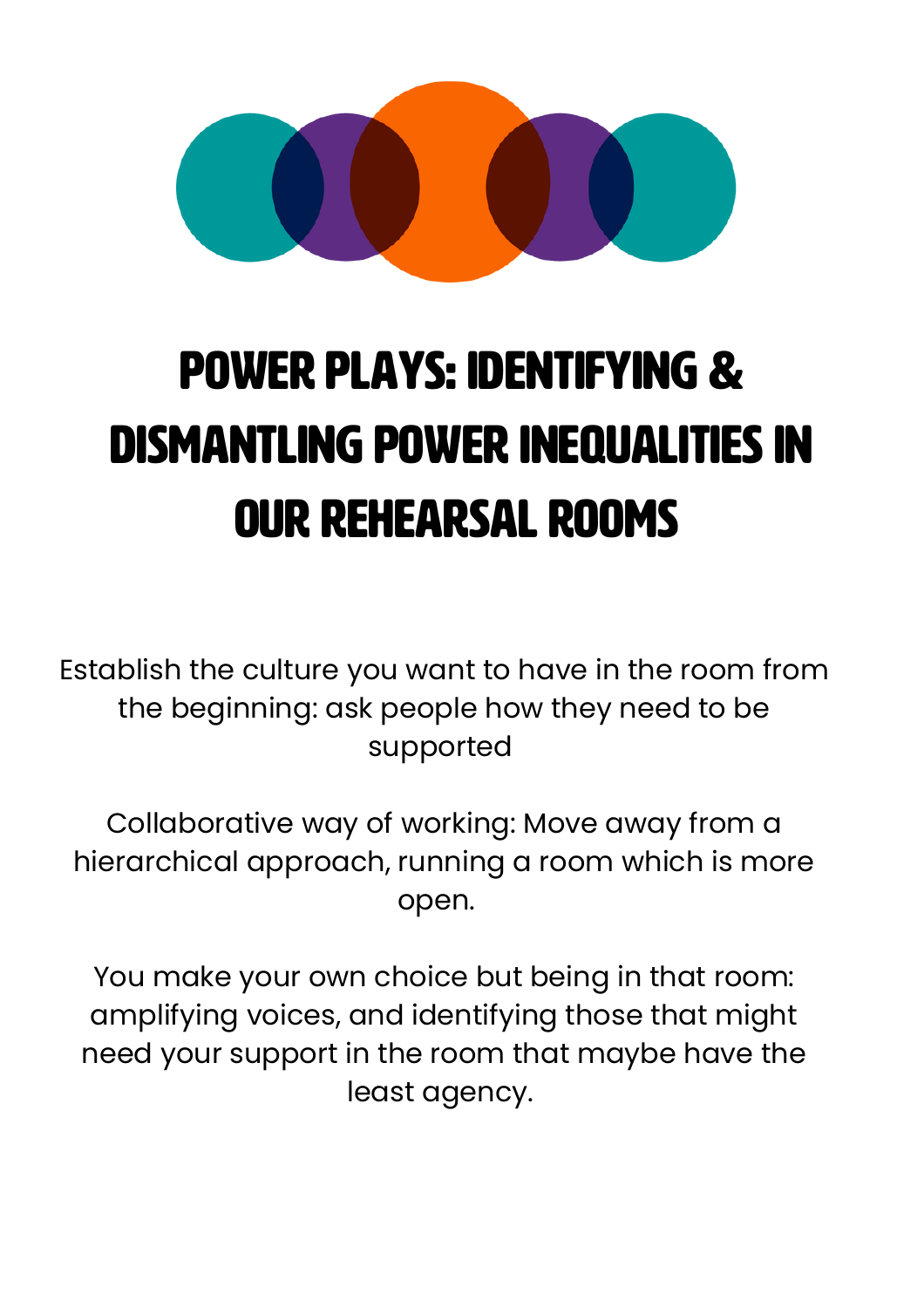

## What could be the new Artistic Director?

 There's an appetite for the remodeling of what the role of artistic director could be: for example a lighting designer and playwright coming together

 Role of boards: importance of appointing positions and how are they held to account

 Accountability: An independent whistleblowing service and the value of being able to safely call out. The dismantling of a colonial and imperialist system.

 Recruitment process: needs to be independent and include artists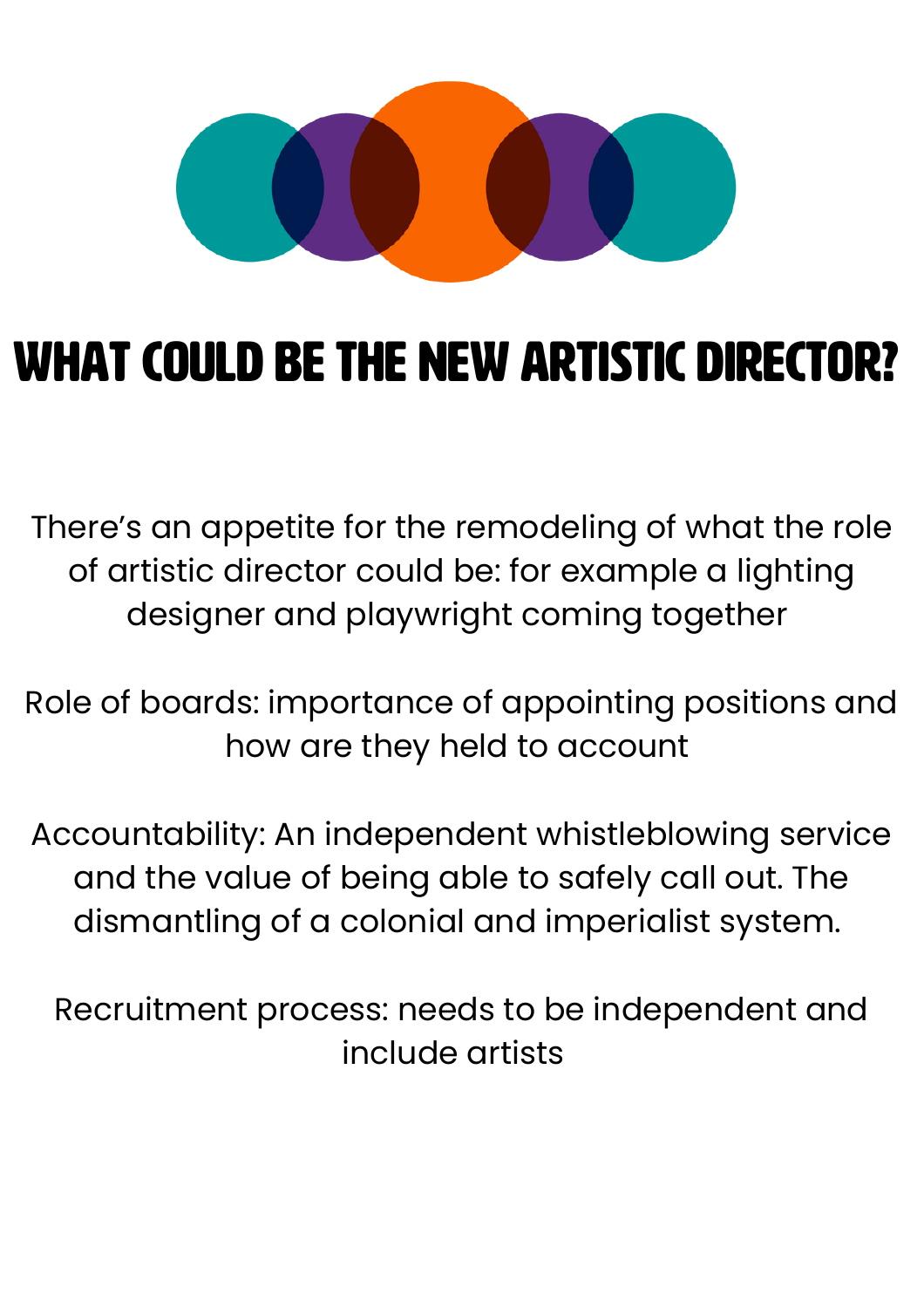

# Eliminating the Training Gap

 We are already doing this work as we are training ourselves.

 Language: how to use empowering language rather than language that belittles expertise and training "I've been really lucky"

 Need funding and support to create a space: bringing together and building up confidence, practical sessions and workshops such as applying for grants, how to craft letters to invite artistic directors to see your work, ultimately being empowered in a space.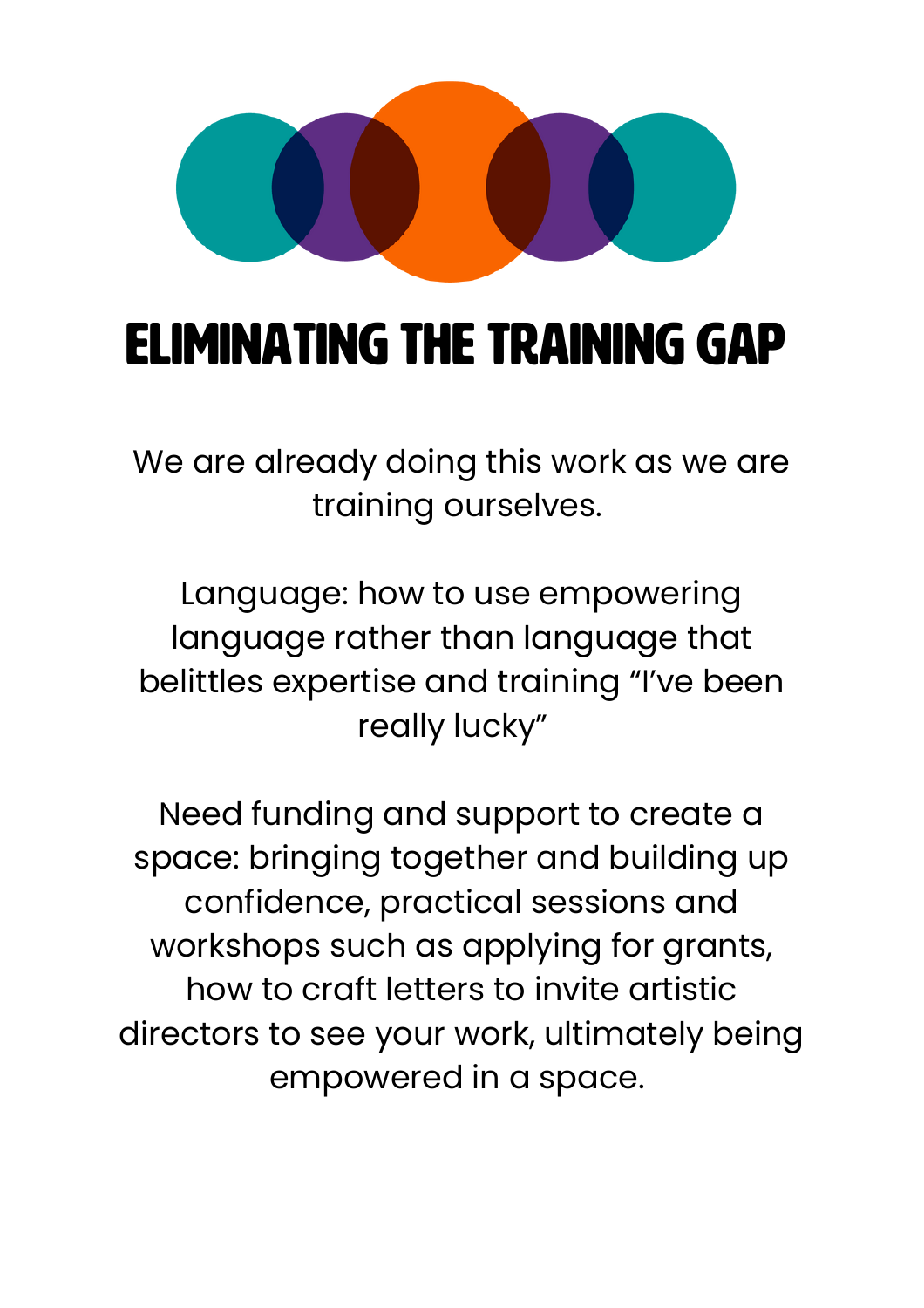

# Say Hello, Wave Goodbye: Visioning post covid theatre

 Power and Financial Power: how effective can we be if we don't have the power

Change happening at the top and at the bottom

 Importance of network building and uniting across art forms

Desire for more democratic processes

 Discussions on if we really need buildings, and how we can make theatre in more flexible ways

Necessity for fair pay national living wage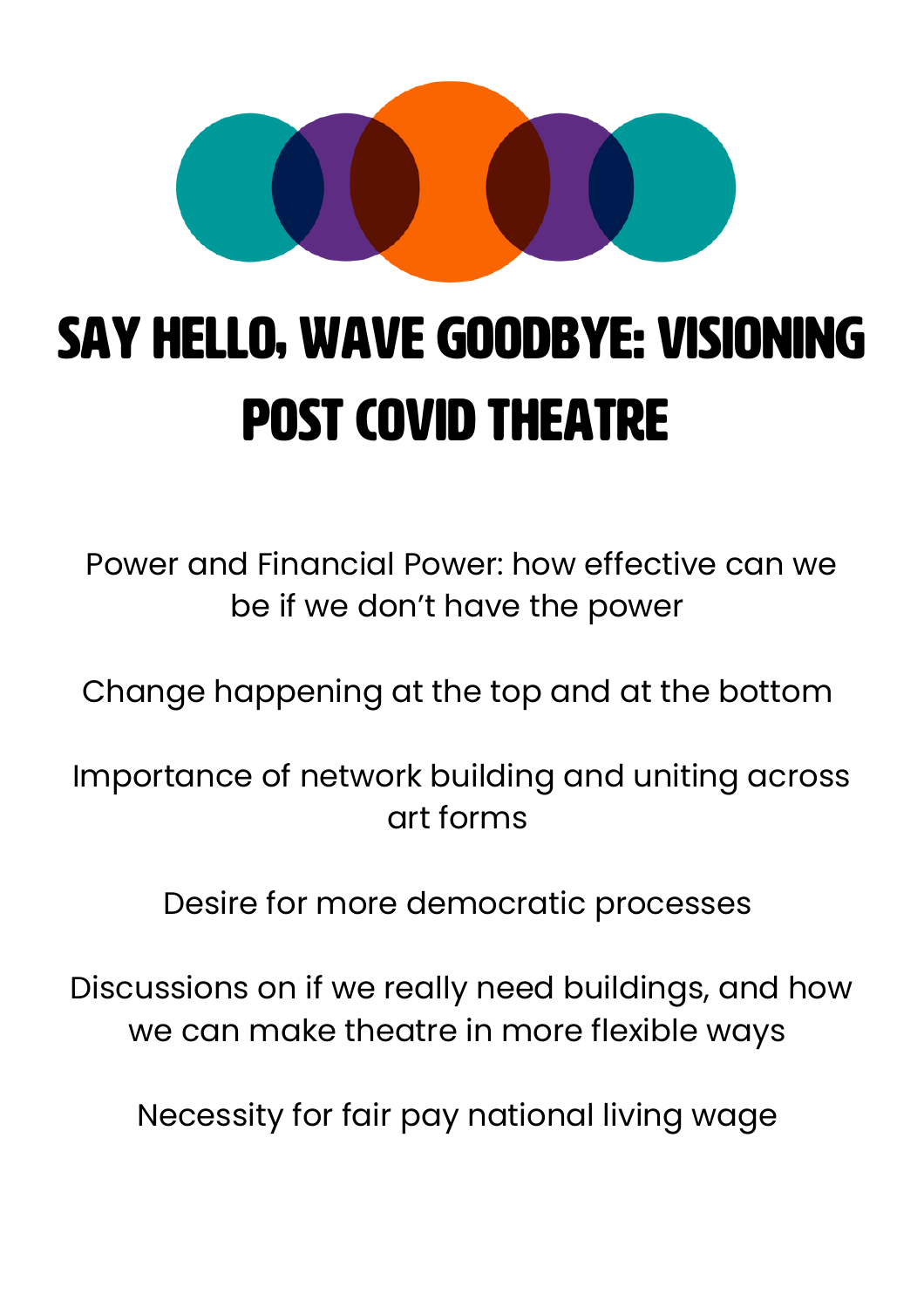

# Dismantling the Fear: creating a safer space for speaking truth to power

 Worry of being blacklisted and how this affects employment

Independent whistleblowing service

 How to support existing grassroots movements with resource (including financially)

 Coming together: joining up of the smaller groups who are already doing the important work

 Reframing and reclaiming the power by having organisations needing to actively "opt in"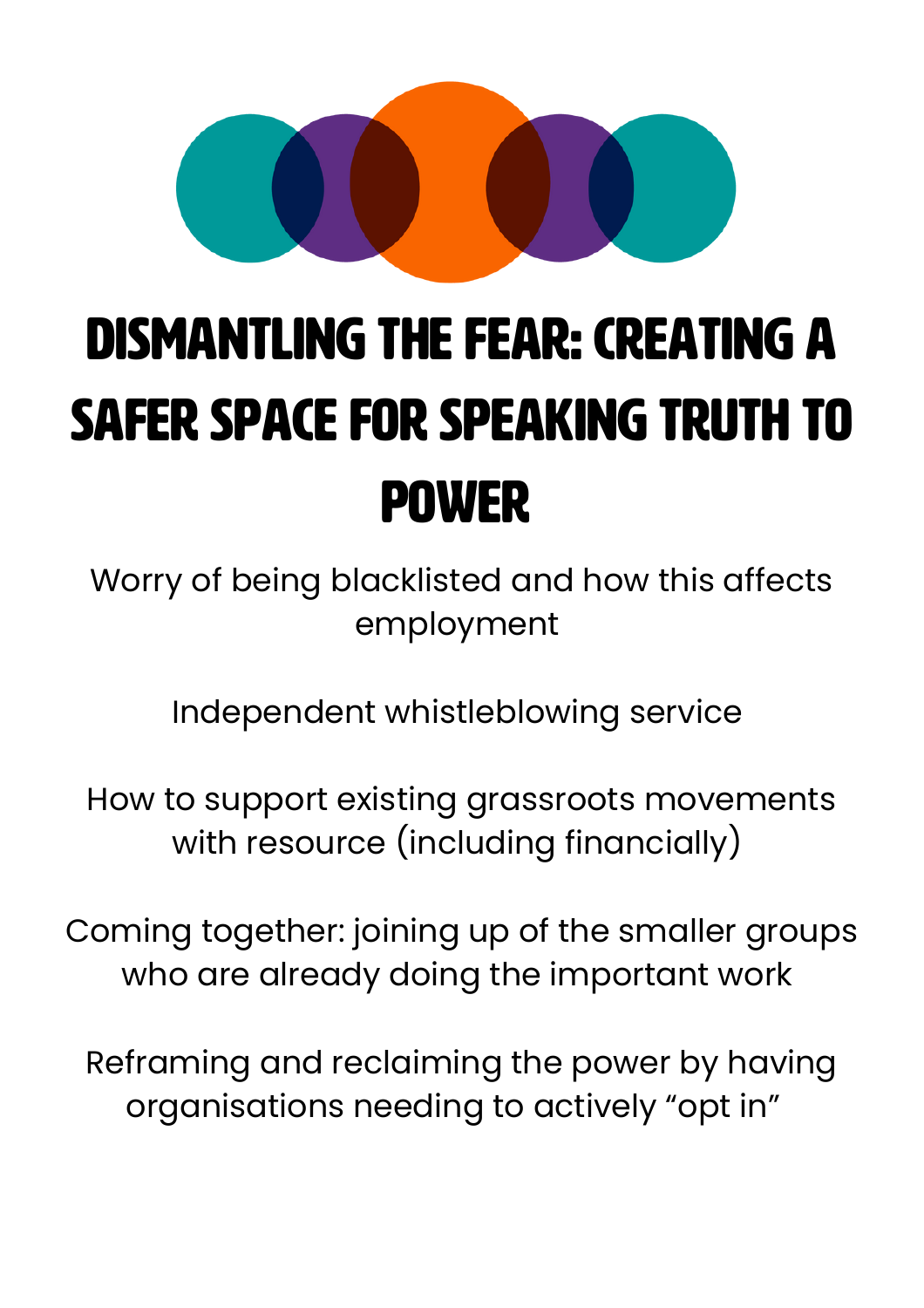

# D/deaf and disabled performers post COVID #weshallnotberemoved:

 Lack of opportunities in Scotland for deaf and disabled actors

 Discussions on impact of COVID to disabled people, cuts to benefits and cuts to access to work

 Self promotion as an action: contact directors, companies to say that we are here.